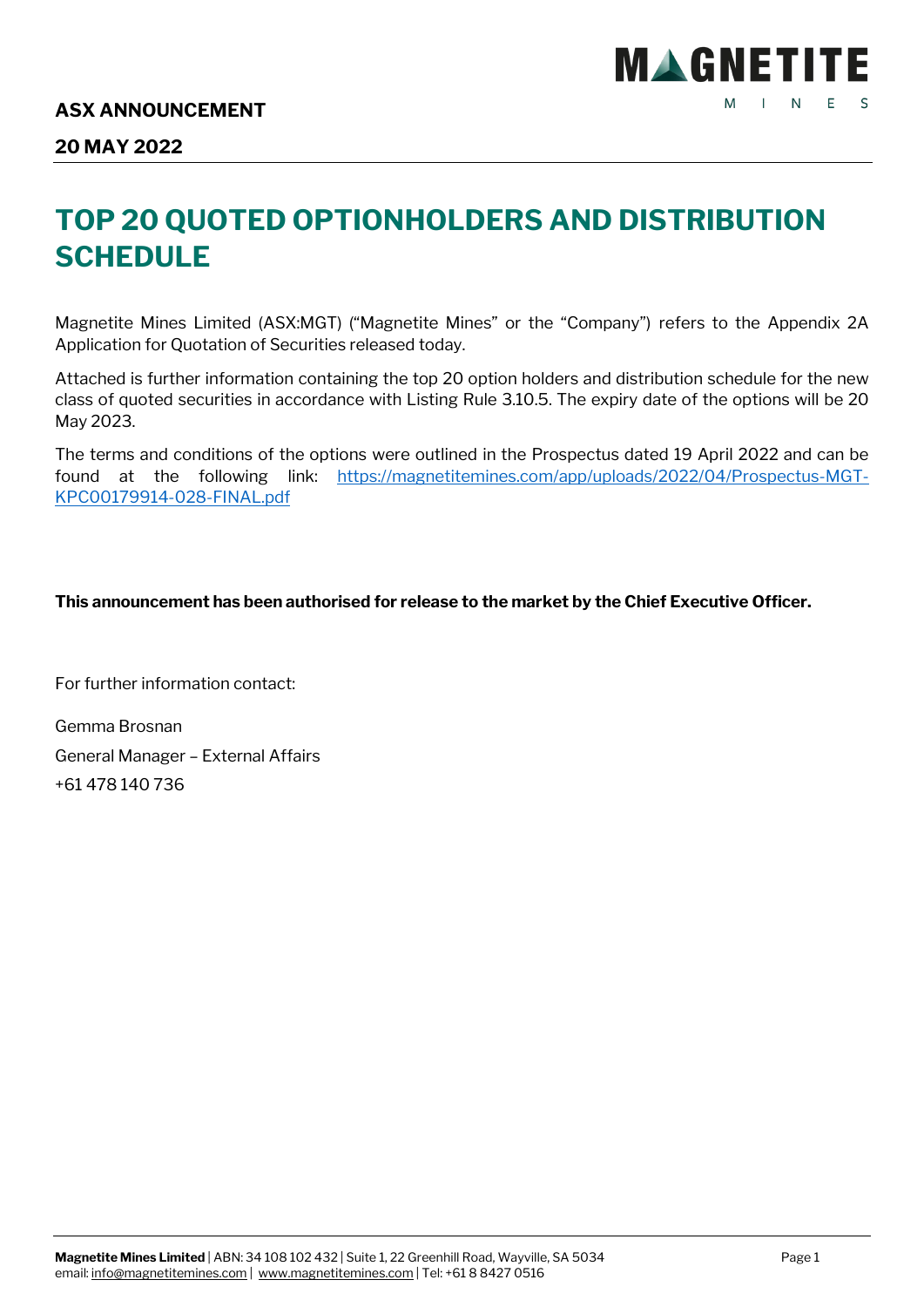# Computershare

**MAGNETITE MINES LIMITED LISTED OPTIONS EXPIRING 20/05/2023 @ \$0.05 As of 20 May 2022**

#### **Top Holders Snapshot - Ungrouped Composition : OP2**

| Rank | <b>Name</b>                                                                         | <b>Address</b><br><b>Units</b> | % of Units |
|------|-------------------------------------------------------------------------------------|--------------------------------|------------|
| 1.   | MR MICHAEL SOUCIK + MRS HEATHER SOUCIK <hms<br>SUPERANNUATION FUND A/C&gt;</hms<br> | 48,234,941                     | 13.27      |
| 2.   | ROOKHARP CAPITAL PTY LIMITED                                                        | 20,000,000                     | 5.50       |
| 3.   | NATIONAL NOMINEES LIMITED                                                           | 19,279,285                     | 5.31       |
| 4.   | ORCA CAPITAL GMBH                                                                   | 13,847,583                     | 3.81       |
| 5.   | TROCA ENTERPRISES PTY LTD < COULSON SUPER A/C>                                      | 13,000,000                     | 3.58       |
| 6.   | MATTHEW BURFORD SUPER FUND PTY LTD <burford<br>SUPERFUND A/C&gt;</burford<br>       | 9,000,000                      | 2.48       |
| 7.   | CHETAN ENTERPRISES PTY LTD <hegde a="" c="" fund="" super=""></hegde>               | 8,000,000                      | 2.20       |
| 8.   | <b>MR SIAT YOON CHIN</b>                                                            | 6,440,447                      | 1.77       |
| 9.   | BNP PARIBAS NOMINEES PTY LTD BARCLAYS <drp a="" c=""></drp>                         | 6,403,400                      | 1.76       |
| 10.  | MR KAESHAV GANESWARAN                                                               | 6,000,000                      | 1.65       |
| 11.  | <b>MR KUN LIU</b>                                                                   | 5,820,000                      | 1.60       |
| 12.  | CITICORP NOMINEES PTY LIMITED                                                       | 4,987,957                      | 1.37       |
| 13.  | EGGSELLENCE PTY LTD <walsh a="" c="" fam="" sf=""></walsh>                          | 4,780,000                      | 1.32       |
| 14.  | <b>MR MARK RICHARD EAMES</b>                                                        | 4,609,826                      | 1.27       |
| 15.  | CHIN NOMINEES PTY LTD < CHIN NOMINEES NO 2 S/F A/C>                                 | 4,450,000                      | 1.22       |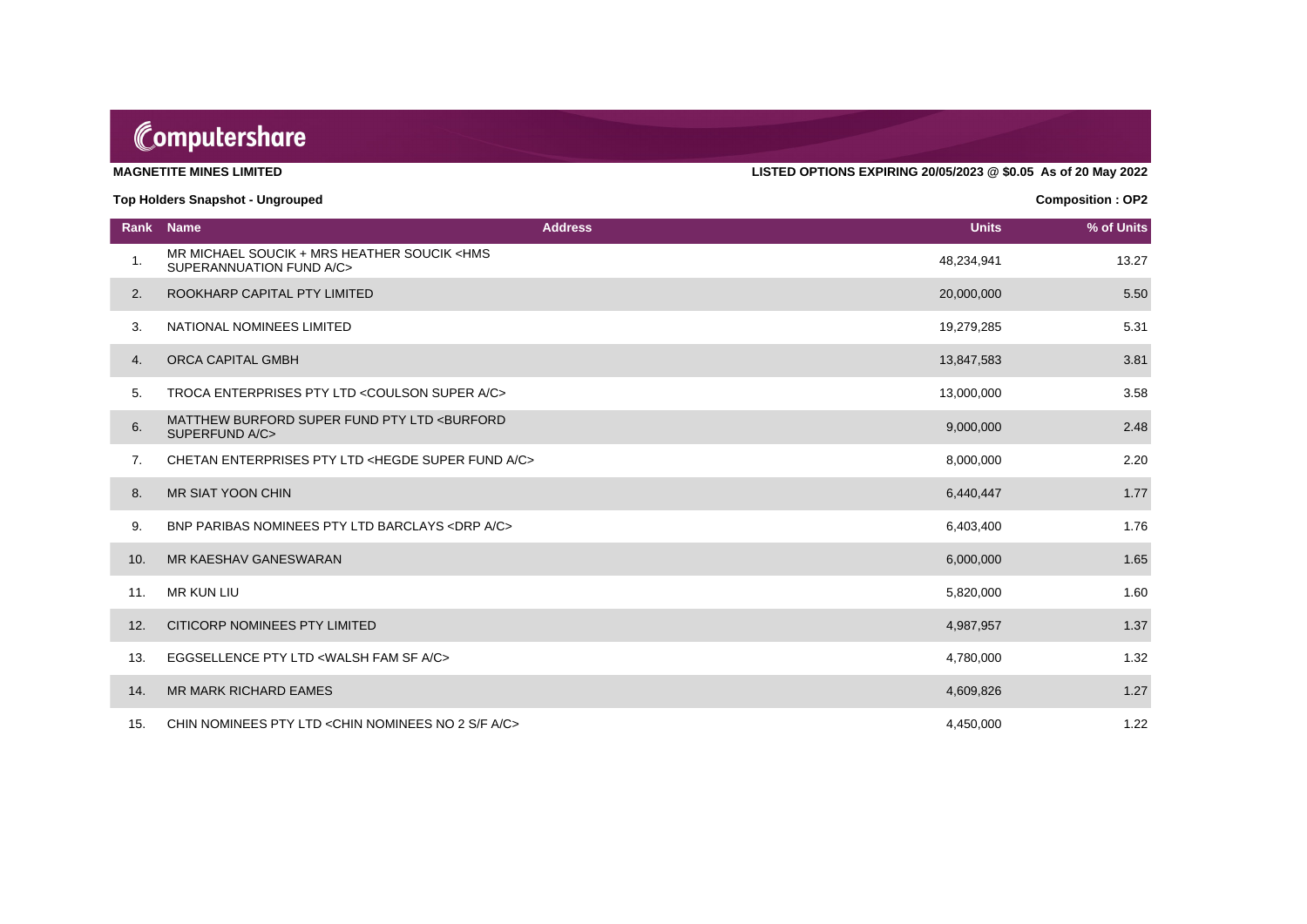|                                                                                      | Rank | <b>Name</b>                                                         | <b>Units</b><br><b>Address</b> | % of Units |
|--------------------------------------------------------------------------------------|------|---------------------------------------------------------------------|--------------------------------|------------|
|                                                                                      | 16.  | ILA JAYANT PTY LTD < OJ FULMANI A/C>                                | 4,000,000                      | 1.10       |
|                                                                                      | 17.  | MR MICHAEL MAYNARD < M & T MAYNARD SUPER FUND A/C>                  | 3,659,527                      | 1.01       |
|                                                                                      | 18.  | YING NOMINEES PTY LTD <ying fund<br="" superannuation="">A/C</ying> | 3,587,500                      | 0.99       |
|                                                                                      | 19.  | <b>MISHTALEM PTY LTD</b>                                            | 3,000,000                      | 0.83       |
|                                                                                      | 20.  | MR TERRENCE CHIVERS + MRS VICKI LEE-ANNE CHIVERS                    | 2,782,737                      | 0.77       |
| Totals: Top 20 holders of LISTED OPTIONS EXPIRING 20/05/2023 @ \$0.05<br>191,883,203 |      | 52.81                                                               |                                |            |
| <b>Total Remaining Holders Balance</b><br>171,487,496                                |      | 47.19                                                               |                                |            |